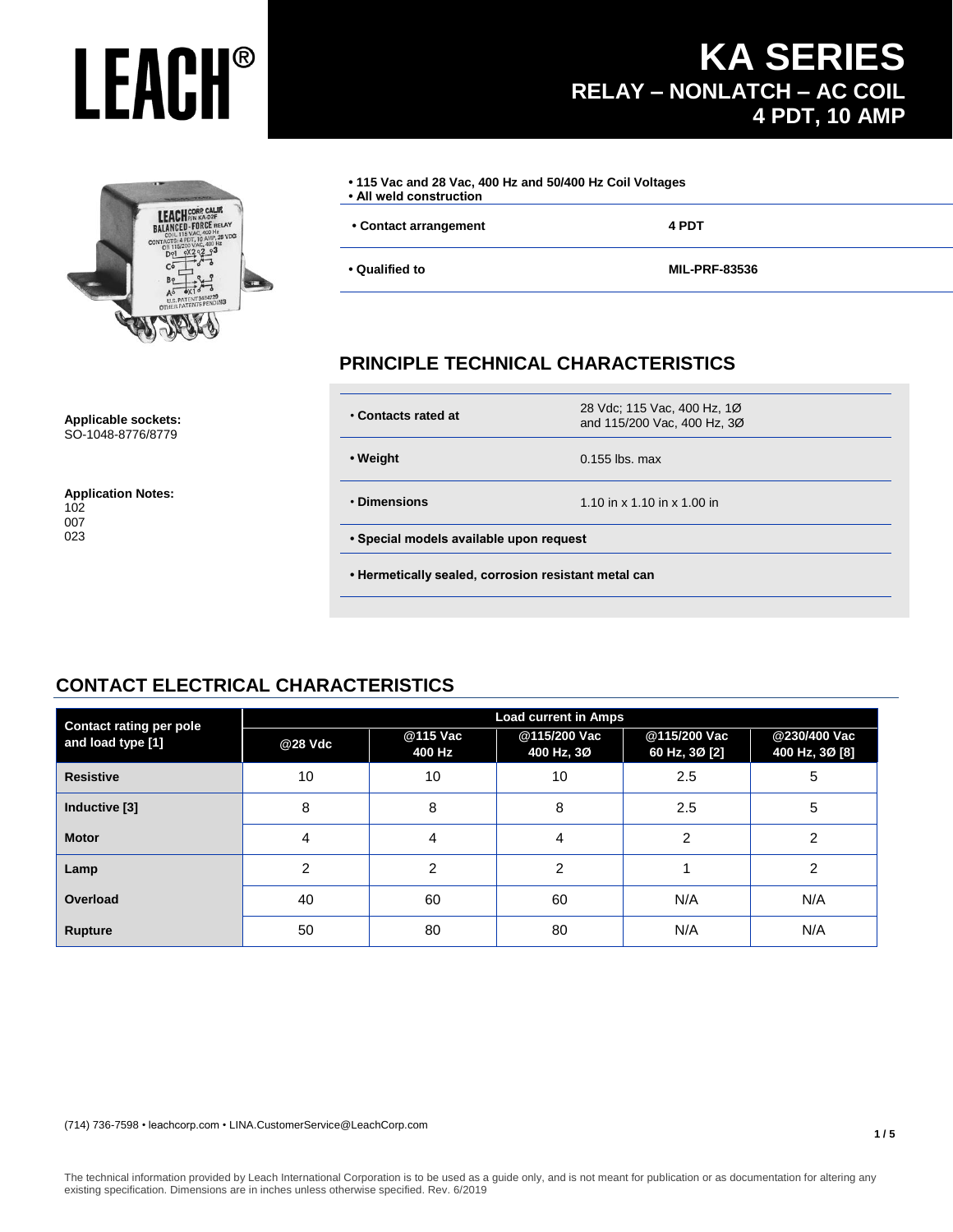### **KA SERIES RELAY – NONLATCH – AC COIL 4 PDT, 10 AMP**

### **COIL CHARACTERISTICS (Vac)**

|                                             |      | <b>Vac 400 Hz</b> |      | Vac 50 through 400 Hz | <b>Vac 400 Hz</b> |
|---------------------------------------------|------|-------------------|------|-----------------------|-------------------|
| CODE                                        | Е    | Е                 | J    | K                     | T [8]             |
| <b>Nominal operating voltage</b>            | 28   | 115               | 28   | 115                   | 230               |
| Maximum operating voltage @+125°C           | 30   | 122               | 30   | 122                   | 248               |
| Maximum pickup voltage                      |      |                   |      |                       |                   |
| - Cold coil at $+125^\circ$ C               | 22   | 90                | 23   | 95                    | 180               |
| - During high temp test at +125° C          | 24.4 | 95.4              | 24.6 | 100                   | 185               |
| - During continuous current test at +125° C | 25.6 | 103.5             | 25.9 | 105                   | 195               |
| Maximum drop-out voltage                    | 10   | 30                | 10   | 30                    | 60                |
| Coil current max milliAmperes at +25° C     | 225  | 40                | 120  | 28                    | 22                |

#### **GENERAL CHARACTERISTICS**

| <b>Temperature range</b>                                                         | -70 $^{\circ}$ C to +125 $^{\circ}$ C         |
|----------------------------------------------------------------------------------|-----------------------------------------------|
| Minimum operating cycles (life) at rated load [5] [6]                            | 100.000                                       |
| Minimum operating cycles (life) at 25% rated load                                | 400.000                                       |
| Dielectric strength at sea level - All circuits to ground and circuit to circuit | 1250 Vrms                                     |
| Dielectric strength at sea level - Coil to ground                                | 1000 Vrms                                     |
| Dielectric strength at altitude 80,000 ft                                        | 500 Vrms [5]                                  |
| Insulation resistance - Initial (500 Vdc)                                        | 100 M $\Omega$ min                            |
| Insulation resistance - After environmental tests (500 Vdc)                      | 50 M $\Omega$ min                             |
| Sinusoidal vibration (A and D mounting)                                          | 0.12 d.a. / 10 to 70 Hz                       |
|                                                                                  | 30G / 70 to 3000 Hz                           |
| Sinusoidal vibration (G and J mounting)                                          | 0.12 d.a. / 10 to 57 Hz<br>20G /57 to 3000 Hz |
|                                                                                  |                                               |
| <b>Random vibration</b>                                                          |                                               |
| - Applicable specification                                                       | MIL-STD-202                                   |
| - Method                                                                         | 214                                           |
| - Test condition - A and D mounting                                              | 1G (0.4G <sup>2</sup> /Hz, 50 to 2000 Hz)     |
| - Test condition - G and J mounting                                              | 1E (0.2G <sup>2</sup> /Hz, 50 to 2000 Hz)     |
| - Duration                                                                       | 15 minutes each plane                         |
| Shock (A, D and W mounting)                                                      | 200G / 6 ms                                   |
| Shock (G and J mounting)                                                         | 100G / 6 ms                                   |
| Maximum contact opening time under vibration and shock                           | $10 \mu s$                                    |
| Operate time at nominal voltage@25°C                                             | 20 ms max                                     |
| Release time at nominal voltage@25°C                                             | 50 ms max                                     |
| Contact make bounce at nominal voltage@25°C                                      | 1 ms max                                      |

Unless otherwise noted, the specified temperature range applies to all relay characteristics.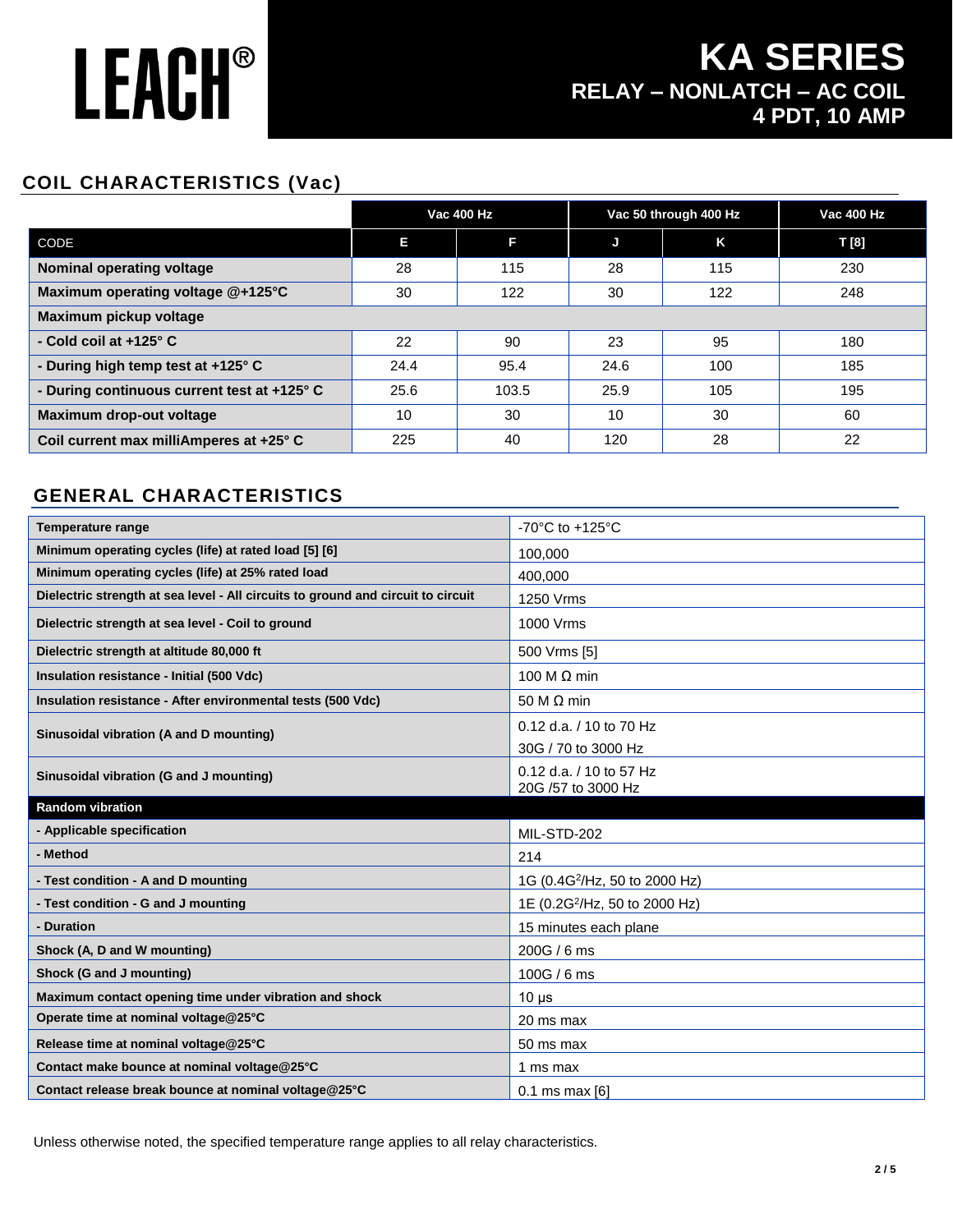### **KA SERIES RELAY – NONLATCH – AC COIL 4 PDT, 10 AMP**

Dimensions in inches Tolerances, unless otherwise specified  $XX \pm .03$ ;  $XXX \pm .010$ 

#### **MOUNTING STYLES**



4

Ý.

1.025 MAX





MOUNTING STYLE A

 $\leftarrow$ 

 $1.025$ 

MAX

**MOUNTING STYLE** D











MOUNTING STYLE G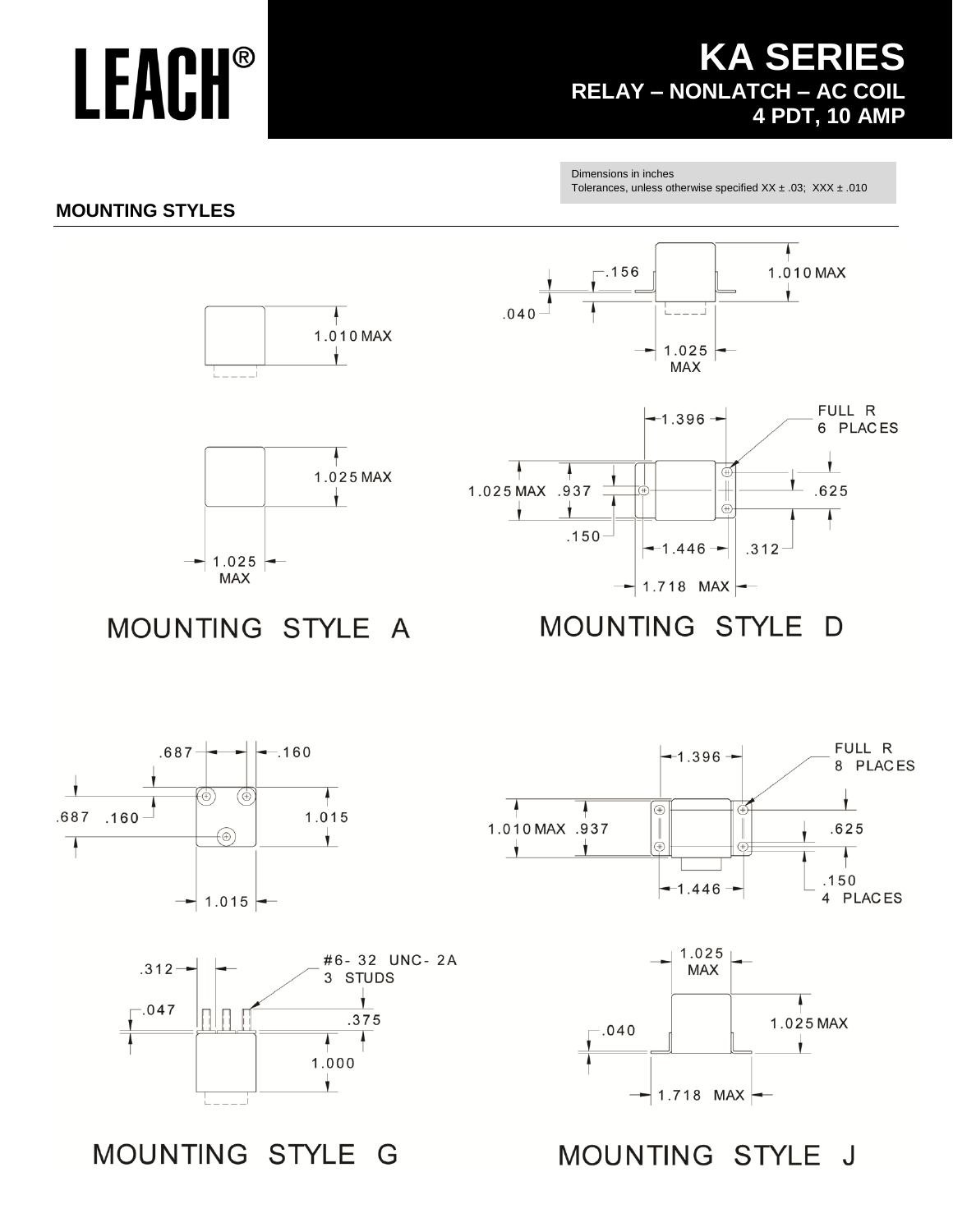### **KA SERIES RELAY - NONLATCH - AC COIL 4 PDT, 10 AMP**

Dimensions in inches

Tolerances, unless otherwise specified  $XX \pm .03$ ;  $XXX \pm .010$ 

#### **TERMINAL TYPES**





COIL CODE E, J

#### **TERMINAL** TYPE 4

FINISH: **CASE: TIN PLATED** PINS: GOLD PLATED